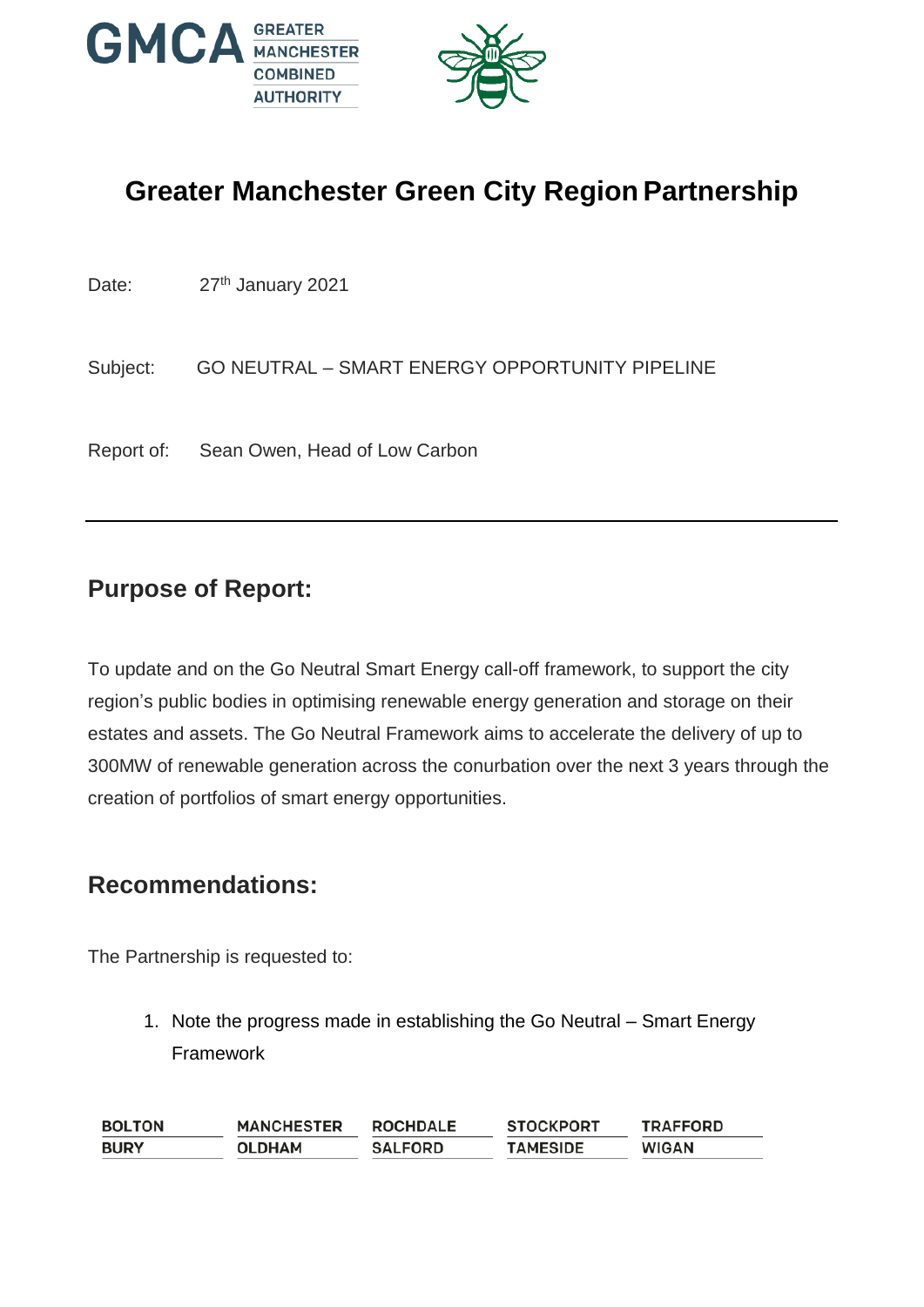- 2. Note that if viable projects are achieved, GMCA partners may require additional support to access funds to further develop and deliver the projects.
- 3. Note the environmental outcome is to substantially reduce the carbon emissions of Greater Manchester's public estate, through new and additional renewable energy generation and storage capacity.

#### **Contact Officers:**

Sean Owen [sean.owen@greatermanchester-ca.gov.uk](mailto:sean.owen@greatermanchester-ca.gov.uk) Sarah Holland sarah.holland@greatermanchester-ca.gov.uk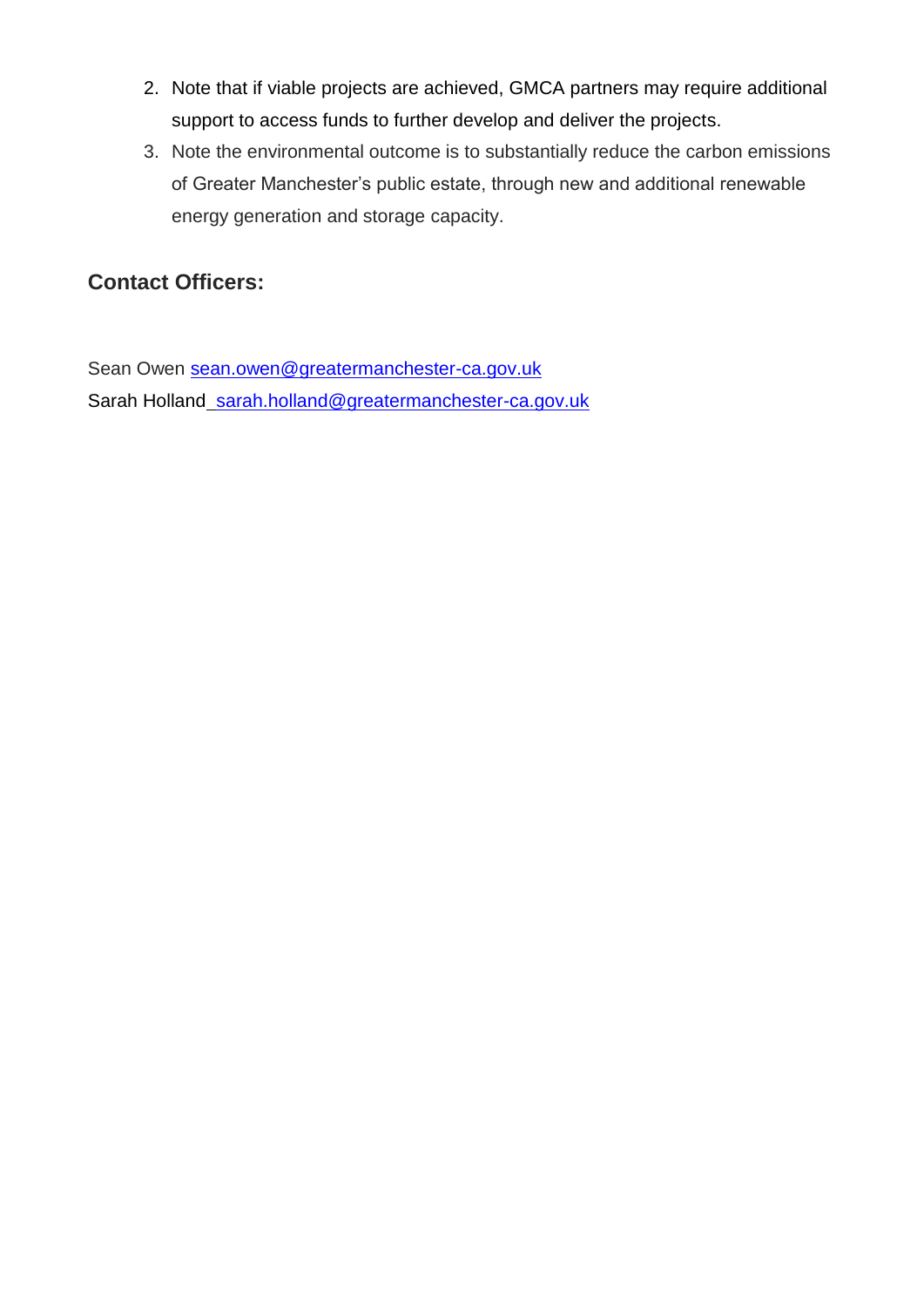## **1. Introduction/Background**

- 1.1Greater Manchester has set ambitious plans to be carbon neutral by 2038. Key to achievement of this is increasing investment in smart energy infrastructure and clean energy generation.
- 1.2The Scatter GM preferred carbon reduction pathway sets out the need for solar PV on 50% of domestic properties and an additional 5.5km<sup>2</sup> on commercial roof space and ground mounted sites. Deployment at this scale will require the region to develop a long-term pipeline of land, car park and building based generation opportunities with an effective route to market.
- 1.3Our response to this challenge is Go Neutral a GMCA-led smart energy programme to decarbonise our city region and deliver social value, community wealth-building and inclusive growth, with a focus on affordability and impact.
- 1.4In conjunction with other GMCA-led low-carbon initiatives, Go Neutral will put GM on the pathway to:
	- Take control of how we generate, use, and trade our energy locally to create a resilient and connected energy system.
	- Create investment opportunities that will support new jobs and skills on our pathway to carbon neutral by 2038; and
	- Create greener, healthier, and more affordable lifestyles.
- 1.5The Go Neutral programme will identify, develop, and deliver a pipeline of smart energy opportunities via a range of investment and delivery models. The initial phase will seek to deliver 85 MW of solar power generation with battery storage and electric vehicle charging infrastructure. These will be located on circa 430no. public sector owned land, car park and building assets. It is expected to require circa £155m of capital investment and £5.5m at-risk revenue expenditure, via a range of investment and delivery models.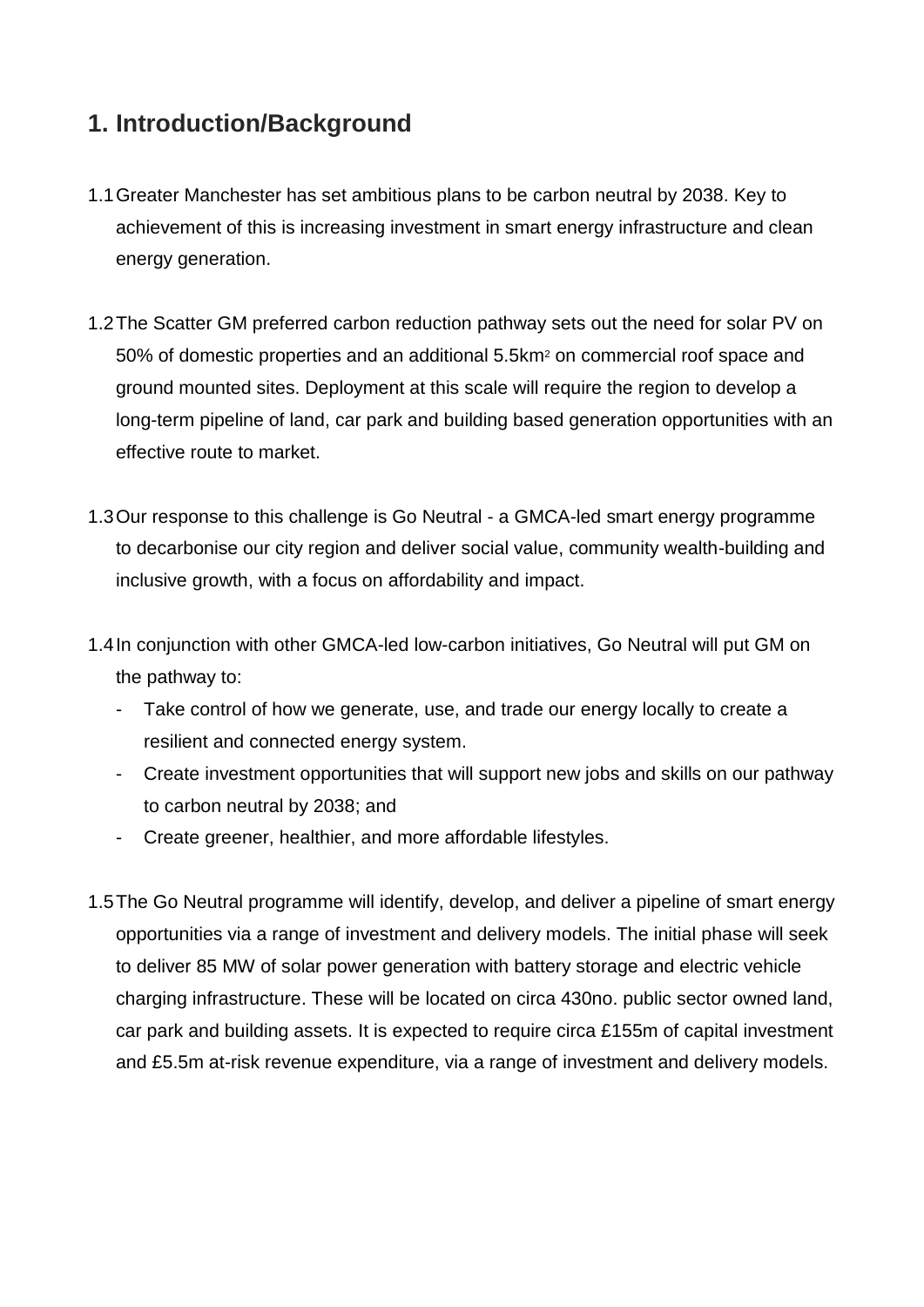### **2. Progress**

- 2.1 Activity to assess, prioritise, and shortlist public sector owned assets is now nearing completion. This has involved geospatial assessment of the sites, GMCA/partner review, and determination of a preferred shortlist for the call-off framework. This exercise will help to de-risk the sites being brought to market and provide clear signals to the market on partners readiness to engage.
- 2.2 A total of 9,436 land assets, 864 car parks and 2,495 buildings were submitted by public sector partners for the site assessment and prioritization exercise. For the initial phase, circa 10% of these assets are undergoing review by GMCA partners. Of the sites that have been reviewed and confirmed onto a preferred shortlist so far, we are on track to achieve our target size of opportunity pipeline for the call-off framework.
- 2.3 Through this activity we have received unanimous support from partners (ten Districts, Environment Agency and TFGM) to engage with the next stage of the process.
- 2.4 Ongoing soft market testing and engagement has endorsed our approach to developing the opportunity pipeline and the intention to bring forward portfolios of opportunities into the call-off framework. It is acknowledged that a portfolio approach will provide greater opportunity for innovation, investment, and value sharing propositions.
- 2.5 Positive discussions are underway with Electricity Northwest Ltd (regulated business) to support the programme in reviewing shortlisted sites for potential grid constraints and opportunities. This insight will provide valuable information to support prospective bidders in developing their proposals.
- 2.6 Discussions with GMCA's Internal Governance Team and partners are underway on a solution for data sharing, which will utilise the ISG structure already in place and will require an NDA between GMCA and the awarded agents to the call-off framework.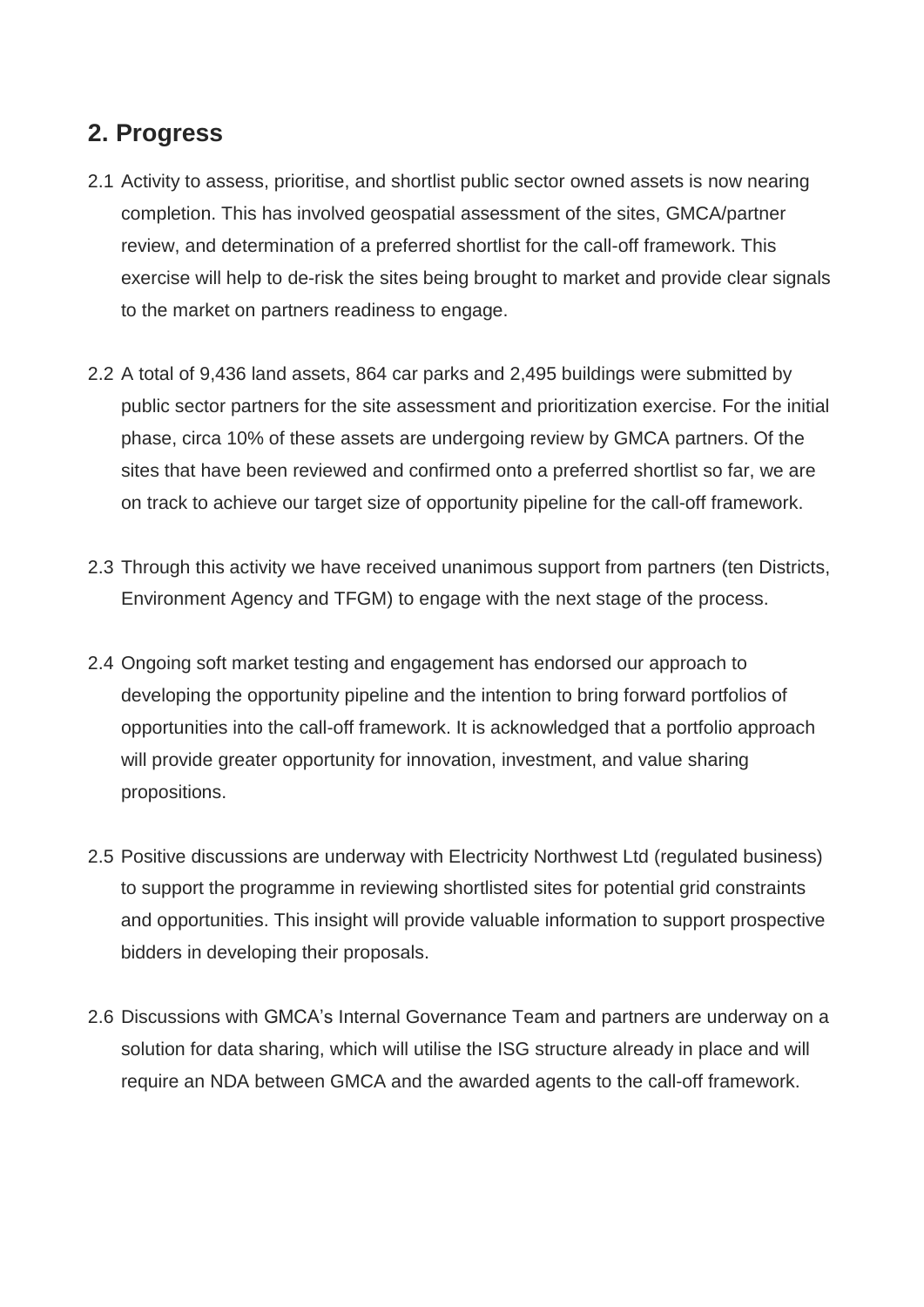# **3. Framework Process**

- 3.1 The framework has 3 lots to enable a broad coverage and/or portfolio of assets to be catered for across buildings, car parks, ground mounted generation A 4<sup>th</sup> lot will encompass all measure types with the ability for third party investment options to be included.
- 3.2 During the tender exercise a 5th lot was envisaged, however due to the market responses received the Building Integrated Battery storage lot was not taken forward
- 3.3 The awarded delivery agents are highlighted in the table below.

| Lot 1: Building     | Lot 2: Solar car    | Lot 3: Small scale | Lot 4: Integrated  |
|---------------------|---------------------|--------------------|--------------------|
| mounted solar PV    | ports (with battery | ground mounted     | smart energy       |
| (with battery       | storage)            | solar PV           | solutions          |
| storage)            |                     |                    |                    |
| $\blacksquare$      |                     |                    |                    |
| Aberla              | Aberla              | Ameresco           | <b>SSE</b>         |
| CorEnergy           | Ameresco            | CorEnergy          | Ameresco           |
| <b>Custom Solar</b> | <b>Emtec</b>        | Custom             | <b>Mitie</b>       |
| <b>Emtec</b>        | Polysolar           | <b>Emtec</b>       | CorEnergy          |
| EvoEnergy           | <b>Vital Energy</b> | Evo                | Robertsons - Clear |
|                     |                     |                    | <b>Futures</b>     |
| <b>NPS</b>          |                     |                    |                    |
| PolySolar           |                     |                    |                    |
| <b>Vital Energy</b> |                     |                    |                    |

- 3.4 The framework is open to all public bodies across the UK, with a £300m framework value. Entrants/users will be asked to sign a framework licence agreement, which enables use of the framework alongside formalising a 1% rebate to GMCA.
- 3.5 Mini competitions will be operated to appoint suitable contractors for portfolios of assets, with 4 stage gates thereafter leading to supply of services and installation as follows: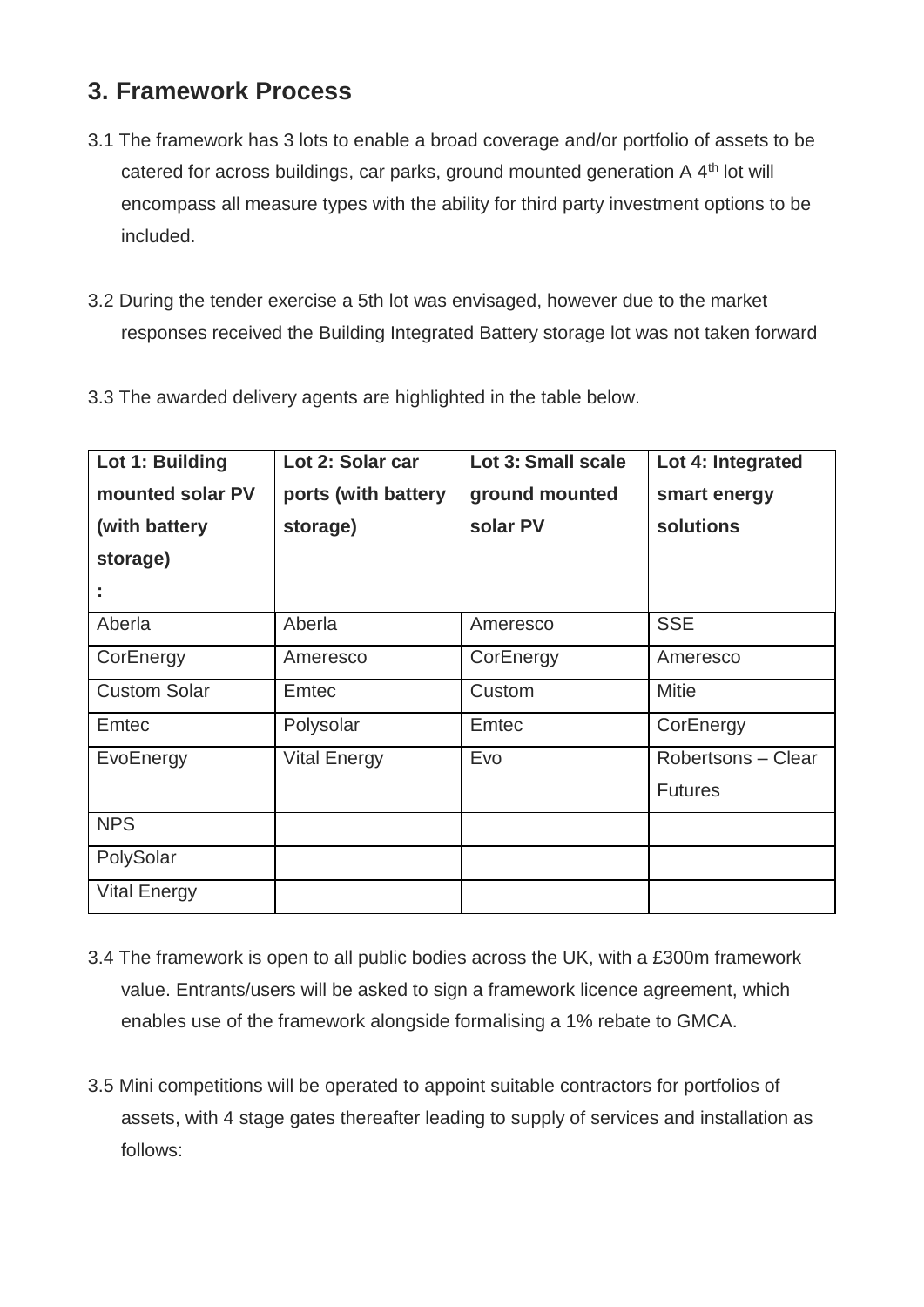- Stage Gate 1: Feasibility and Options Appraisal
- Stage Gate 2: Investment Grade Proposals
- Stage Gate 3: Development of Integrated Smart Energy System
- Stage Gate 4: Delivery of Integrated Smart Energy system
- 3.6 GM districts will benefit from the recycled 1% rebate in the form of underwritten investment grade audits, as from Stage Gate, abortive costs are incurred by the framework users. This will de-risk the process for both user and developer/contractor to ensure delivery is achieved.

# **4. Opportunities/risks**

4.1.The key opportunities include:

- Potential to deliver circa 85MW of new additional generation capacity to GM and associated carbon savings.
- A procurement framework that offers a flexible approach to project development and delivery, based on strategic need and value
- Opportunity to support local supply chains, apprenticeships, and employment initiatives through deployment at scale
- Options to leverage investment from the supply chain and private and community sector funders to ensure that all viable projects can be brought forward to delivery
- Utilisation of existing networks for potential suppliers/ consortia members, including collaboration with Growth Company
- Opportunity for Districts to collaborate with consequential efficiencies of scale
- This work will dovetail with the ERDF-funded Unlocking Clean Energy GM project and the IUK-funded Local Energy Market project to benefit from relevant intelligence, as well as valuable insight for the local energy market platform and value sharing propositions.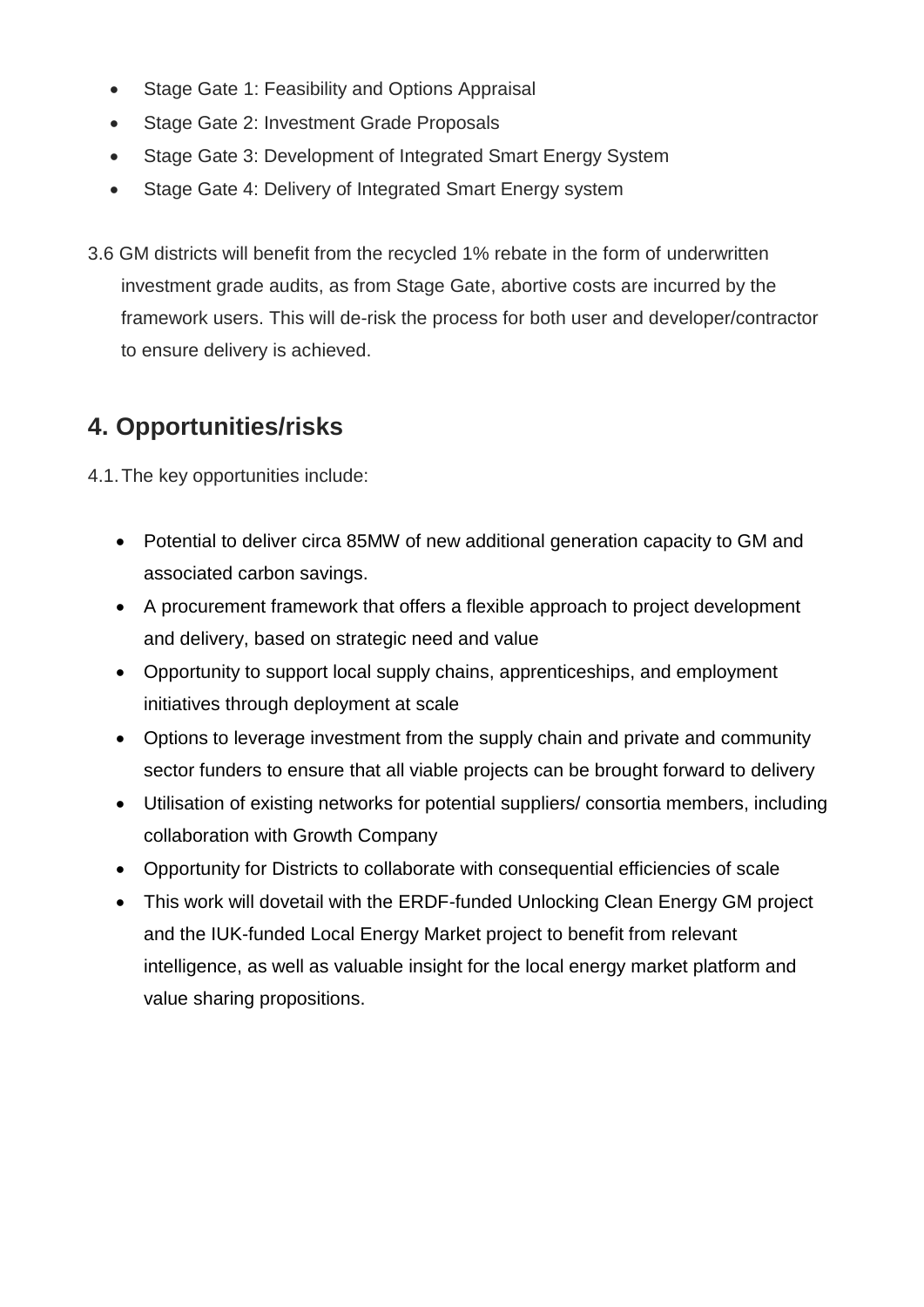4.2.The key risks include:

- A lack of appetite from GMCA partners to participate in the framework and tender portfolio opportunities/ schemes meaning there is insufficient opportunity to make a call-off framework worthwhile.
- The sites that are offered to the market prove unviable/ undevelopable, meaning wasted time and cost in developing opportunities. It might also raise a lack of confidence in the GM opportunity among prospective suppliers, with reputational impact.
- Offered pipeline or opportunities are unattractive to the market, giving rise to a lack of interest from the market that will impact on delivery of targets.
- Partners unwilling to share data on shortlisted assets to prospective bidders, giving rise to insufficient interest from prospective suppliers in bidding for the framework due to limited insight of the opportunity pipeline.
- Insufficient resource/ timescales to support the set-up and ongoing management of the call-off framework, meaning that we are unable to proceed, or proceed at slower pace putting the previously agreed retention of business rate funding at risk.
- Commercial case doesn't stack up, creating a lack of investible opportunities, which puts the development spend and ability to achieve targets at risk.

# **5. Financial Implications**

- 5.1 Day to day management of the programme and working with the partners to build the opportunity pipeline will be undertaken by committed funded roles in GMCA's Low Carbon, Data and Research Teams.
- 5.2 A call-off framework percentage fee model is proposed, whereby 1% of the capital works is charged to the project/supplier for using the framework. It is proposed this fee would be used to support framework management, quality assurance, and further feasibility studies to enable future additional pipeline delivery.
- 5.3 Once the framework is up and running, GMCA and asset owners will seek to procure feasibility studies and investment propositions via the framework. This will also be funded using the previously agreed retained business rate funding (£400k less spend on legal costs) and supplemented by the percentage fee model.